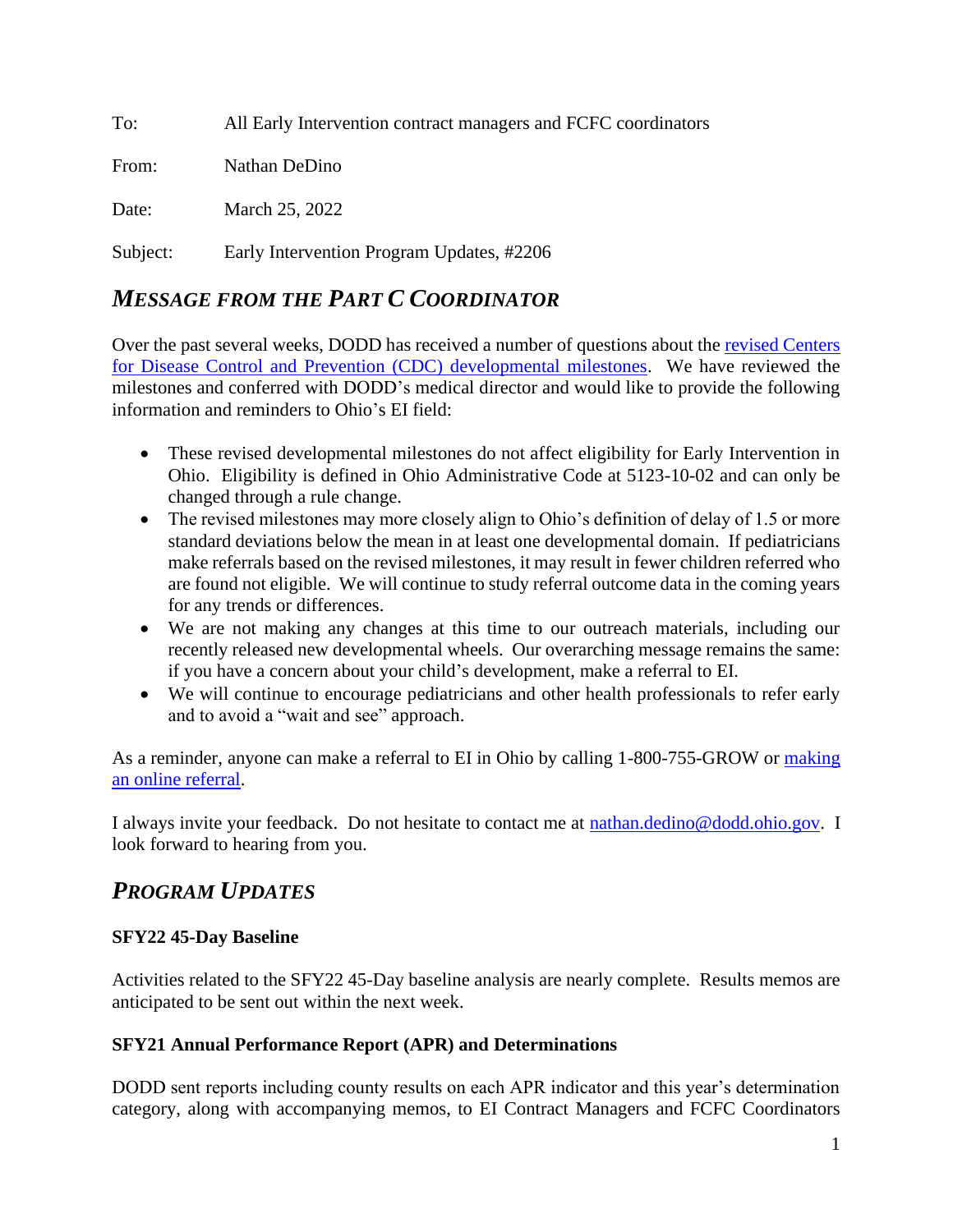March 15. A file compiling all counties' reports has been posted to the EI website. Individual county reports associated with the map, will be posted in the coming weeks. You can access the all counties file on the website here:

#### <https://ohioearlyintervention.org/county-data>

If you have any questions, please contact Taylor Hammond at [taylor.hammond@dodd.ohio.gov.](mailto:taylor.hammond@dodd.ohio.gov) Ohio's APR was submitted to the Office of Special Education Programs (OSEP) January 31.

#### **EI Service Coordination Credential Renewals**

The Ohio Child Care Resource Referral Association (OCCRRA) anticipates receiving more than 700 applications for EI service coordinator and supervisor credentials that expire in June 2022. To avoid delays in processing your application, it is important to determine if courses are verified in your OCCRRA profile. If not verified, you will be unable to submit your credential application.

MyLearning courses successfully completed on or after August 3, 2020 verify automatically through an application programming interface (API) with OCCRRA. Paper certificates or transcripts are not needed for these courses. If you upload a paper certificate/transcript, you will see the message, "unable to verify." You will also see this message if your profile information (first name, last name, email) does not match in the DODD and OCCRRA systems, so it is important to ensure your information matches exactly. If you need assistance with course verifications, please contact Allan Kisner at [allan.kisner@dodd.ohio.gov.](mailto:allan.kisner@dodd.ohio.gov)

#### **Join Our Team!**

DODD is currently hiring for two positions on the state EI team: an Early Intervention Specialist (220002PY) serving on our EI program consultant team and a Researcher 3 (220002N1) serving on our data and monitoring team. You can access the job postings and apply here:

[https://dasstateoh.taleo.net/careersection/oh\\_ext/jobsearch.ftl](https://dasstateoh.taleo.net/careersection/oh_ext/jobsearch.ftl)

## *RESOURCES AND TRAINING OPPORTUNITIES*

#### **Training Registration Reminders**

Many DODD-sponsored trainings have a limited capacity, and sessions fill up quickly. To provide equal opportunity for participation in trainings, please register for only one session at a time.

If you are unable to attend, please withdraw your registration so the space may be used by another participant.

If you have questions, please contact Lori Myers at [lori.e.myers@dodd.ohio.gov.](mailto:lori.e.myers@dodd.ohio.gov)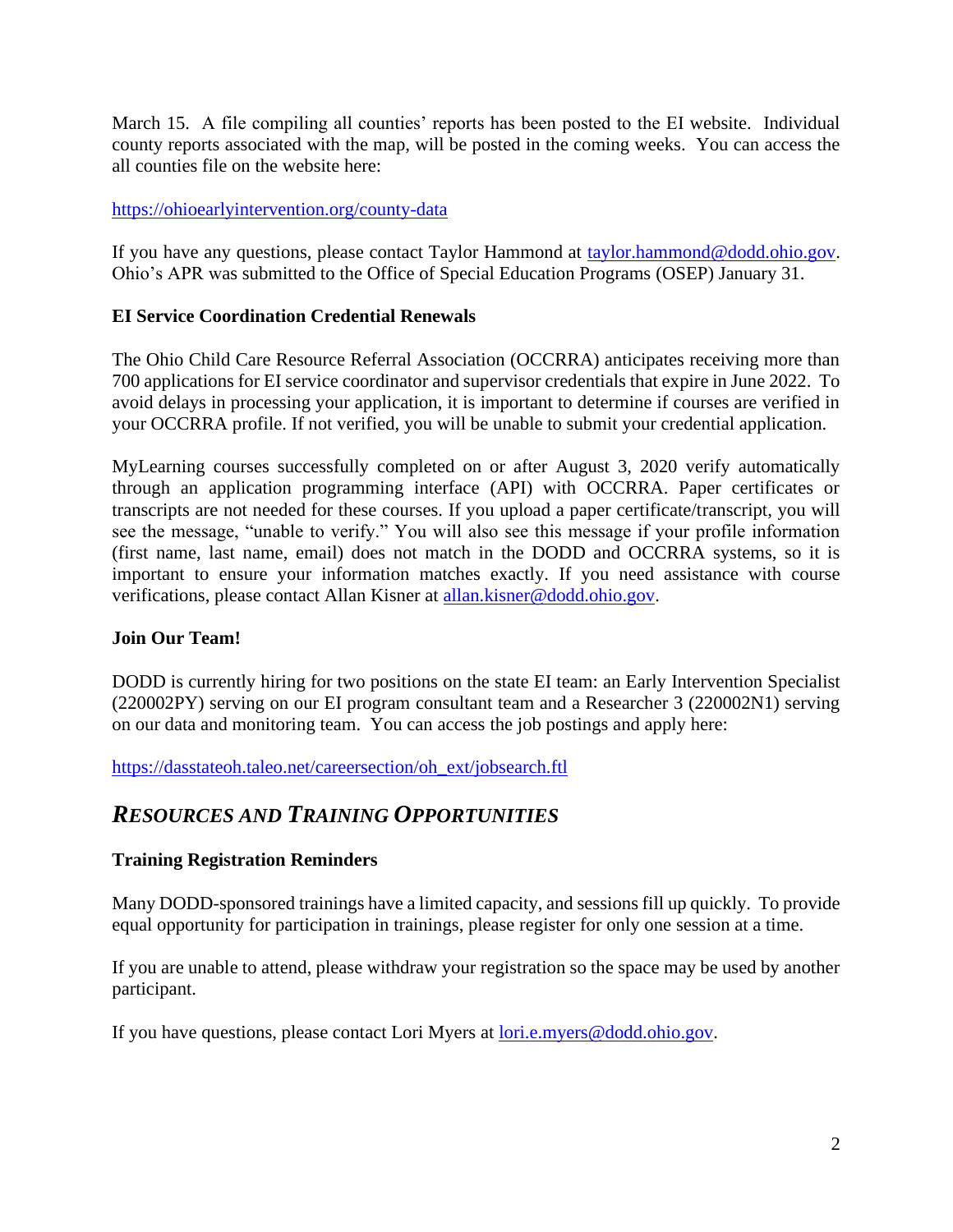#### **Changes for Current and Future Enrollees in Principles of Service Coordination (POSC) Module 8**

We have revised Module 8 (Special Topics) of POSC. The content has been removed in order to develop a stand-alone module on safety, time management, and culture. The course will be available for all EI staff.

Module 8 now contains only the final assignment (uploading a completed IFSP) and competency test for the POSC course.

Unfortunately, there is no way to give partial credit for lessons already completed. However, the completed lessons will be listed on your transcript.

If you have questions, please contact Lori Myers at [lori.e.myers@dodd.ohio.gov.](mailto:lori.e.myers@dodd.ohio.gov)

#### **Division for Early Childhood (DEC) Service Coordination Resources**

The DEC has released resources aimed at service coordinators around time management strategies. You can access them here:

<https://divisionearlychildhood.egnyte.com/fl/ysT7HAoh5u>

Additionally, there will a second webinar around time management in April. You can learn more here:

<https://www.dec-sped.org/servicecoordinationcop>